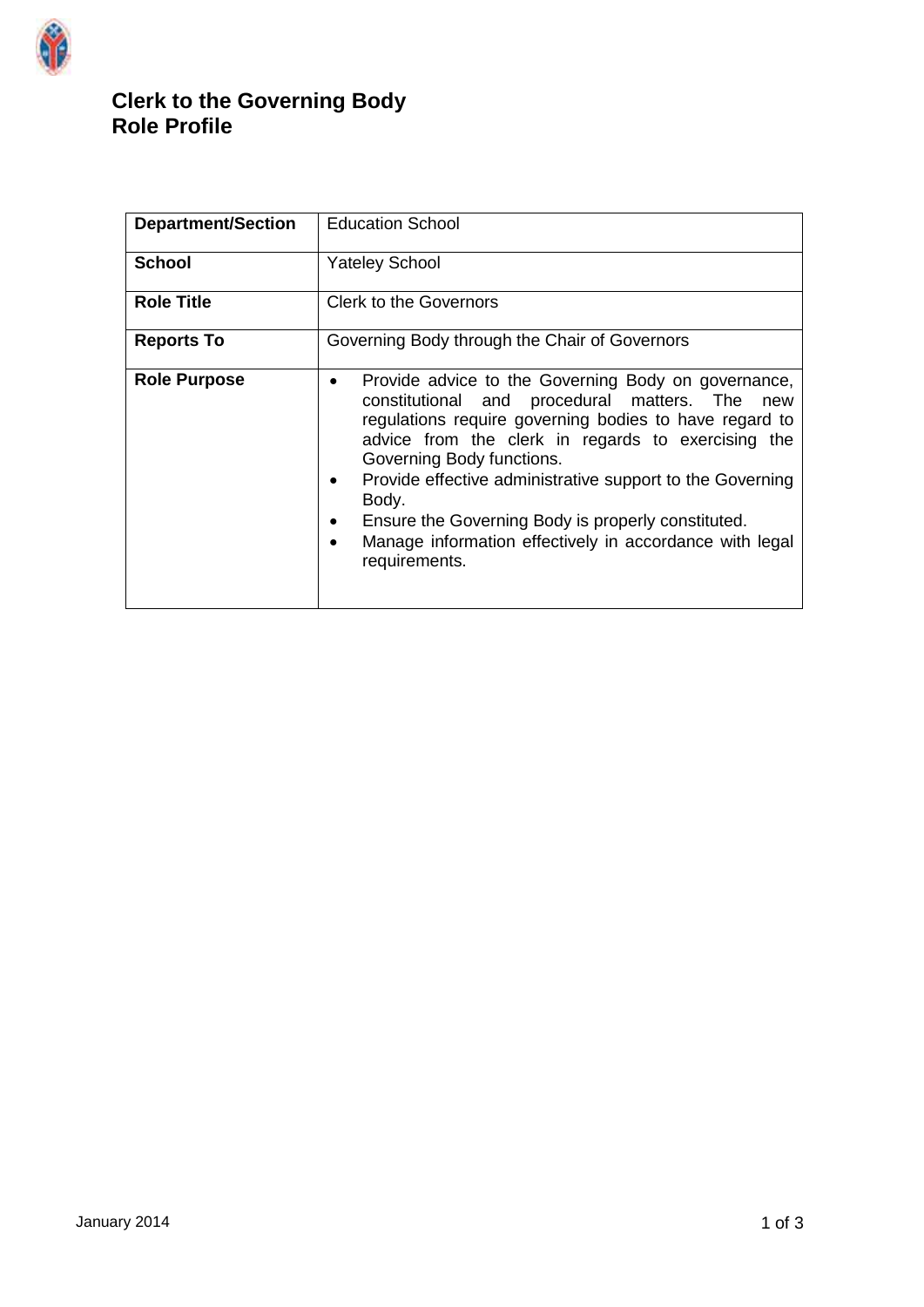

The clerk to the Governing Body will:

# **1. Provide advice to the Governing Body**

- Advise the Governing Body on governance legislation and procedural matters where necessary before, during and after meetings;
- Act as the first point of contact for Governors with queries on procedural matters;
- Have access to appropriate legal advice, support and guidance, and where necessary seek advice and guidance from third parties on behalf of the Governing Body;
- Inform the Governing Body of any changes to its responsibilities as a result of a change in school status or changes in the relevant legislation;
- Offer advice on best practice in governance.
- Ensure that statutory policies are in place, and are revised when necessary, with the assistance of staff;
- Advises on the annual calendar of Governing Body meetings and tasks;
- Send new Governors induction materials and ensure they have access to appropriate documents, including any agreed Code of Practice; and
- Contribute to the induction of Governors taking on new roles.

## **2. Effective administration of meetings**

- With the Chair as appropriate prepare a focused agenda for the Governing Body meeting and Committee meetings;
- Liaise with those preparing papers to make sure they are available on time, and distribute the agenda and papers as required by legislation or other regulations;
- Ensure meetings are quorate;
- Record the attendance of Governors at meetings and any apologies, and take appropriate action in relation to absences, including advising absent Governors of the date of the next meeting;
- Draft minutes of meetings of the Governing Body, indicating who is responsible for any agreed action with timescales, and send drafts to the Chair and senior members of staff as appropriate.
- Circulate the reviewed draft to all Governors
- Follow-up any agreed action points with those responsible and inform the Chair of progress.

## **3. Membership**

- Advise Governors and appointing bodies in advance of the expiry of a Governor's term of office, so elections or appointments can be organised in a timely manner;
- Chair that part of the meeting at which the Chair of Governors is elected, giving procedural advice concerning conduct of this and other elections;
- Maintain a register of Governing Body pecuniary interests and ensure the record of Governors' business interests is reviewed regularly and lodged within the school;
- Ensure Disclosure and Barring (DBS) has been carried out on any Governors when it is appropriate to do so;
- Maintain a record of training undertaken by members of the Governing Body; and